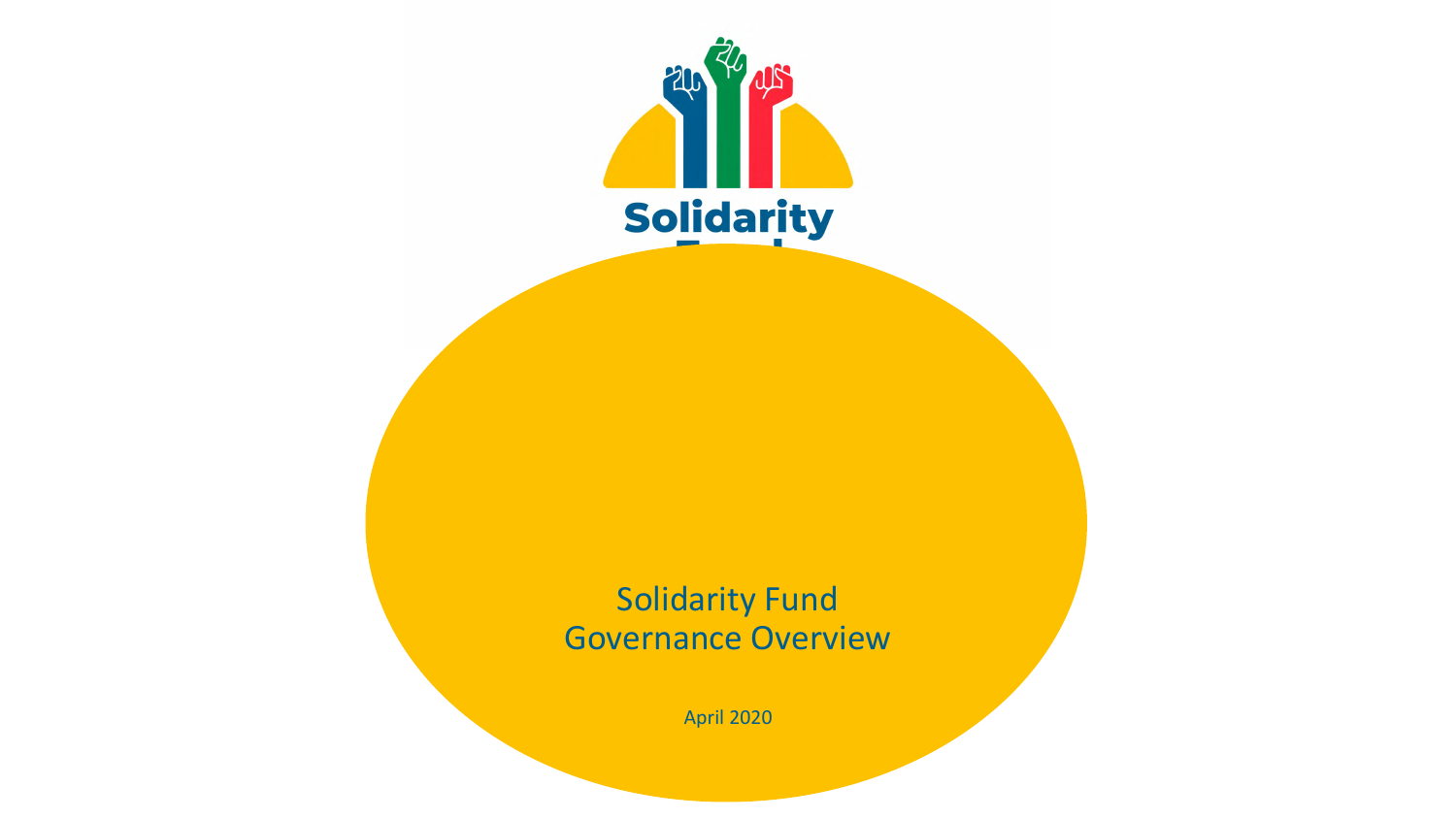

# **hatsS** olidari

2

# Solidarity Fund | Overview

- •President Cyril Ramaphosa announced the Solidarity Fund on 23 March 2020 to unite the nation in our response to the COVID-19 crisis.
- The Fund has created a platform for all South Africans, from the public and private sectors, civil society, as well as the general public, to contribute to one consolidated effort.
- The Fund is a rapid response vehicle designed to fund impactful initiatives that will augment the national health response, contribute to a national humanitarian effort and mobilise South Africans to act to stop the virus and support their compatriots.
- •While it will work closely with the Government and Business for South Africa, it is separate and independent from both Government and Business. It is a fund for all of South Africa.
- It is the custodian of money donated by many organisations and individuals across society and it is accountable to them.
- •The Fund is independently administered and transparently governed. It aims to ensure that all contributions are responsibly administered and disbursed to have the greatest possible impact in combatting the COVID-19 pandemic and ameliorating its effects.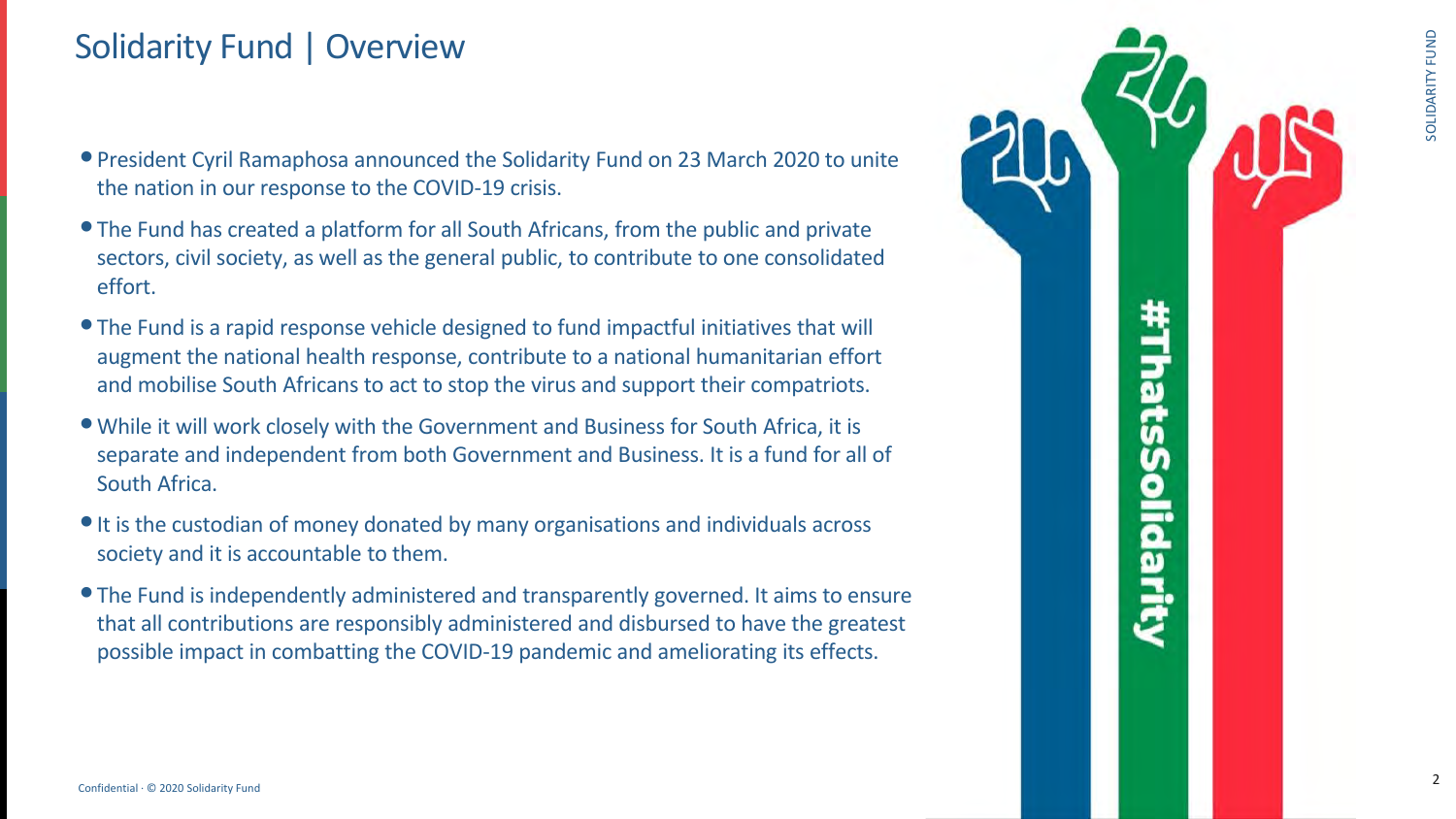



## 1

2

3

#### Health Response

Supporting urgent aspects of the health system response, and supporting and protecting front-line health workers.

#### Solidarity Campaign

A Solidarity Campaign that will unite the nation in action against COVID–19, and encourage behaviour change in local communities.

#### Humanitarian Effort

Providing humanitarian support to and strengthening the most vulnerable households and communities.

- The Fund is required to mobilise and coordinate financial and inkind contributions from all South Africans and members of the international community.
- The Fund is required to use funds raised and other in-kind contributions to ameliorate both the health crisis and the social consequences of the pandemic.
- The Fund is required to bring South Africans together to play their part in combatting COVID-19.

Focus Areas of the Solidarity Fund The contributions of citizens, business and other donors will be pooled and put toward three clear focus areas where the Solidarity Fund can have the greatest impact.

# Solidarity Fund | Mandate & Goals

Mandate of the Solidarity Fund

1

2

3

#### Detect & Prevent

To understand the magnitude of the infection problem and support measures to flatten the curve by lowering infection rates.

Care

To assist with the management of those people in hospital or requiring medical care.

## Support

To support those people whose lives are disrupted by COVID-19.

# Unite the nation in solidarity behind the efforts

Goals of the Solidarity Fund of government, business and civil society to help South Africa through the COVID–19 challenge.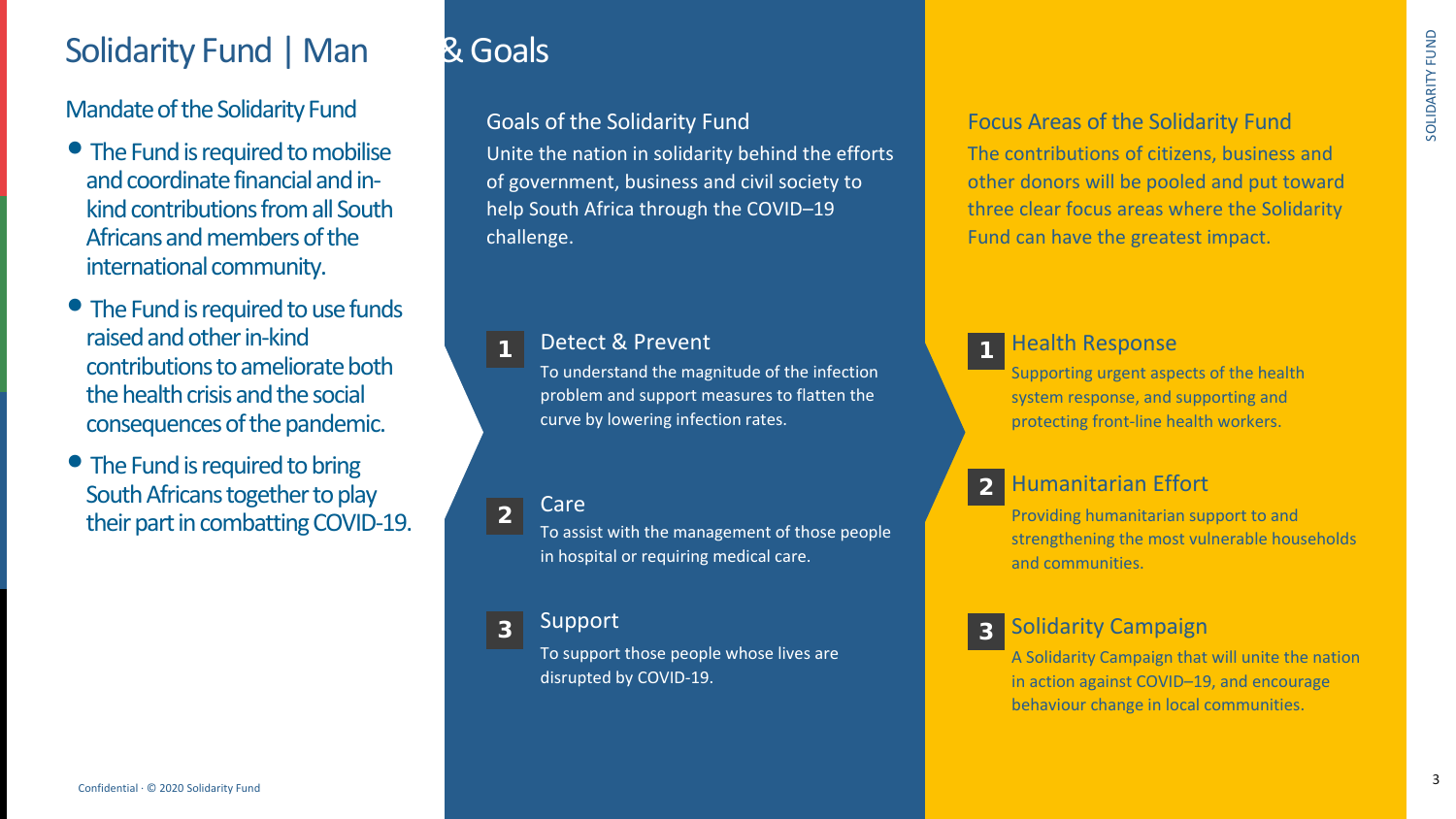

# Solidarity Fund | Guiding Principles

Strong, independent board of directors

The Solidarity Fund is governed by an independent board of directors led by Ms. Gloria Serobe, and includes independent and experienced board members that can guide and oversee the Solidarity Fund.

Empowered executive leadership

The executive leadership team led by Ms. Nomkhita Nqweni are all contributing to the Solidarity Fund pro bono in their personal capacities.

This team operates in an agile manner aligned with the rapid response focus of the Solidarity Fund, but always subject to the governance required to ensure that all contributions to the fund are recognised, accounted for and effectively managed, and to ensure that all disbursements are aligned with the Fund's mandate and the impact thereof is measured and reported.

The Solidarity Fund will set challenging goals to change the trajectory of COVID– 19 in South Africa, leveraging its impact as a catalyst for change.

The Solidarity Fund brings together broader South African society in donating to the Solidarity Fund and in funding the programs that are selected for action. We must hold ourselves accountable at every step of the way.



## Guiding Principles of the Solidarity Fund

The Solidarity Fund decisions are guided by the following principles.

- Target interventions that are catalytic and complement, enhance or augment those provided by the State, where the State has limited capacity to undertake the interventions or insufficient procurement agility.
- Interventions that are delivered by non-state actors.
- Interventions that will support the most vulnerable citizens.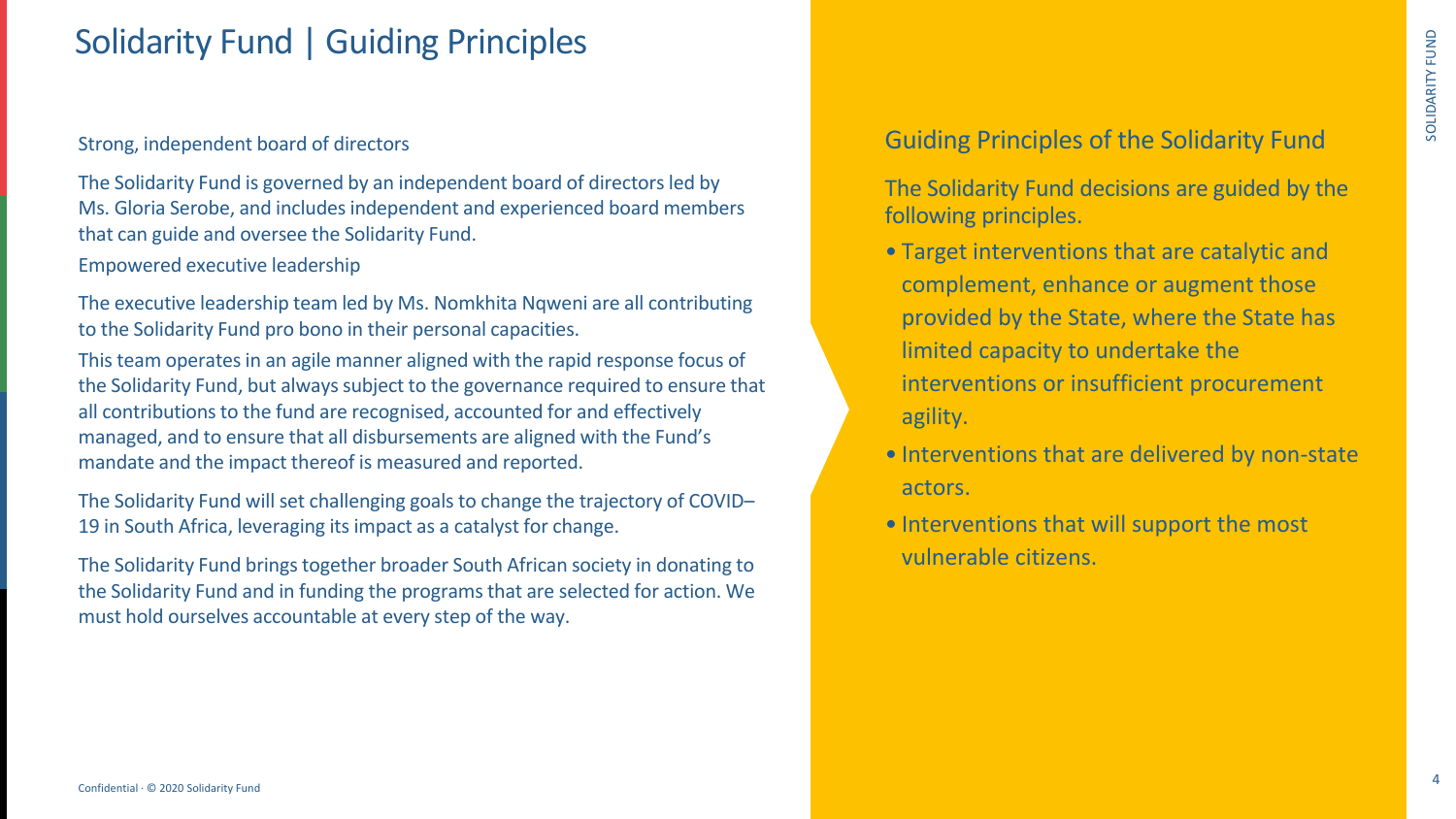









# Governance Framework Overview

The governance framework outlined on the next page identifies the significant decision making, approval and oversight bodies within the Solidarity Fund, operating under the oversight of the independent Board of Directors. Fund Raising Board Committee

- 
- 
- •Supported by an executive disbursements committee.

•Oversight over financial and other reporting, the control environment and overall compliance.

•The interim CEO is charged with the coordination of the end to end execution of the funds mandate coordinating with related functions in the fund and also with the partners and platforms that enable

- Oversight of the Fund Raising function. Disbursements Board Committee
- •Oversight of disbursements into Health Response, Humanitarian Effort, and the Solidarity Campaign.
- Audit & Risk Board Committee
- **CEO**
- distribution, impact and reporting. Solidarity Fund Areas of Focus
- Solidarity Campaign.
- Operational Functions
- four areas of focus.

•The four primary areas of focus within the Solidarity Fund, each under accountable leadership, are Fund Raising and the three areas of disbursement: the Health Response, Humanitarian Effort and the

•The operational Functions provide support in areas of Strategy, Coordination, Finance, Fund Administration and Communication to ensure effective delivery of the Fund's mandate through the

5

### Governance Ambition

The Fund will operate with independence and the highest principles of corporate governance with oversight of an independent Board.

The Fund will operate with the highest values and be guided by doing what is in the best interests of the nation as a whole.

The effectiveness of our governance, risk and compliance frameworks, policies and controls are judged on how they support the ability of the Fund to fulfil its purpose, responsibly and efficiently, and to ensure that the targeted impact is achieved.

The Fund is committed to complete transparency, reporting the source of funds and that funds are disbursed appropriately.

# Solidarity Fund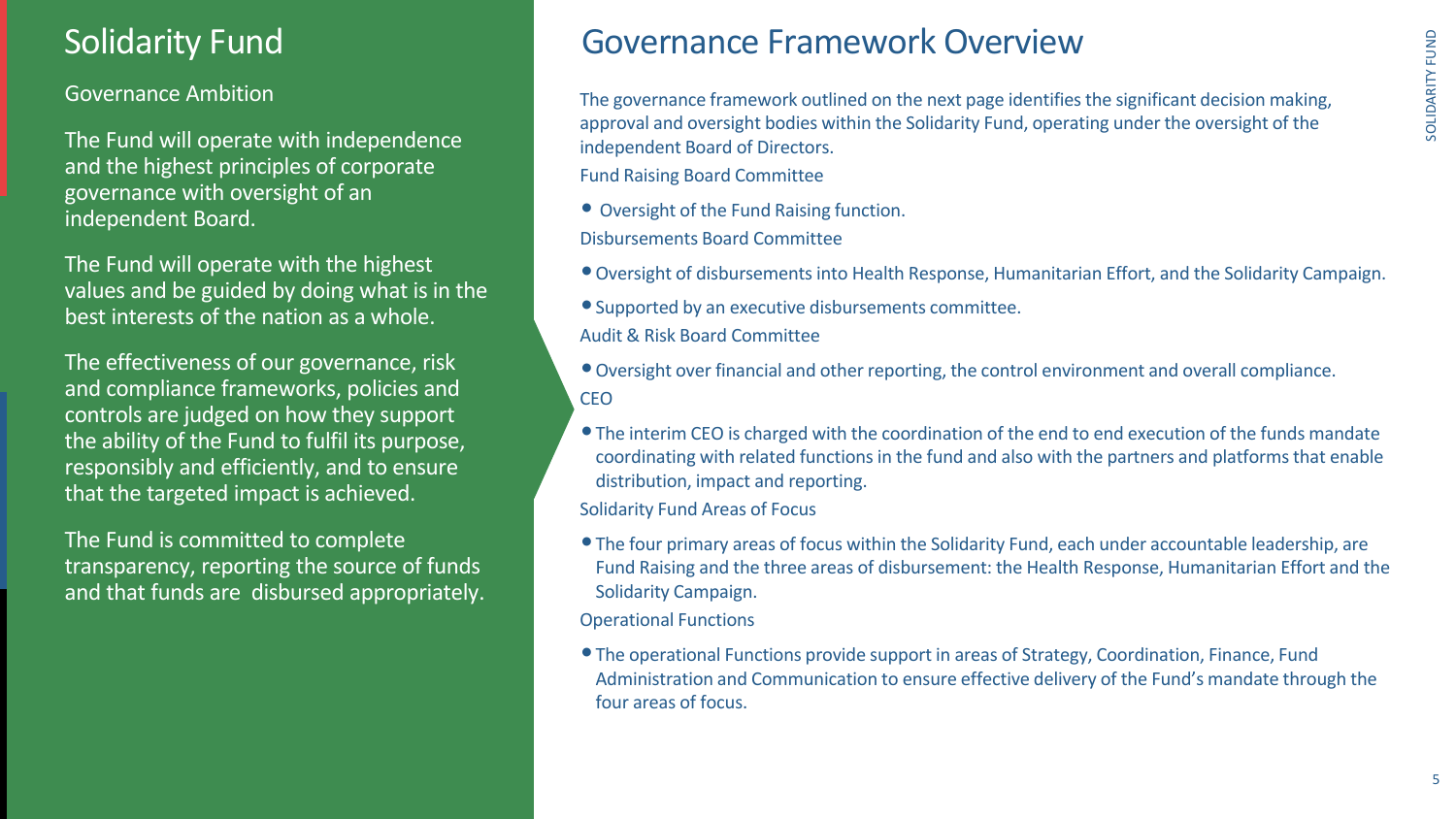



MAIN EFFORT

ENABLING FUNCTIONS

ENABLING FUNCTIONS



# Solidarity Fund | Governance Framework

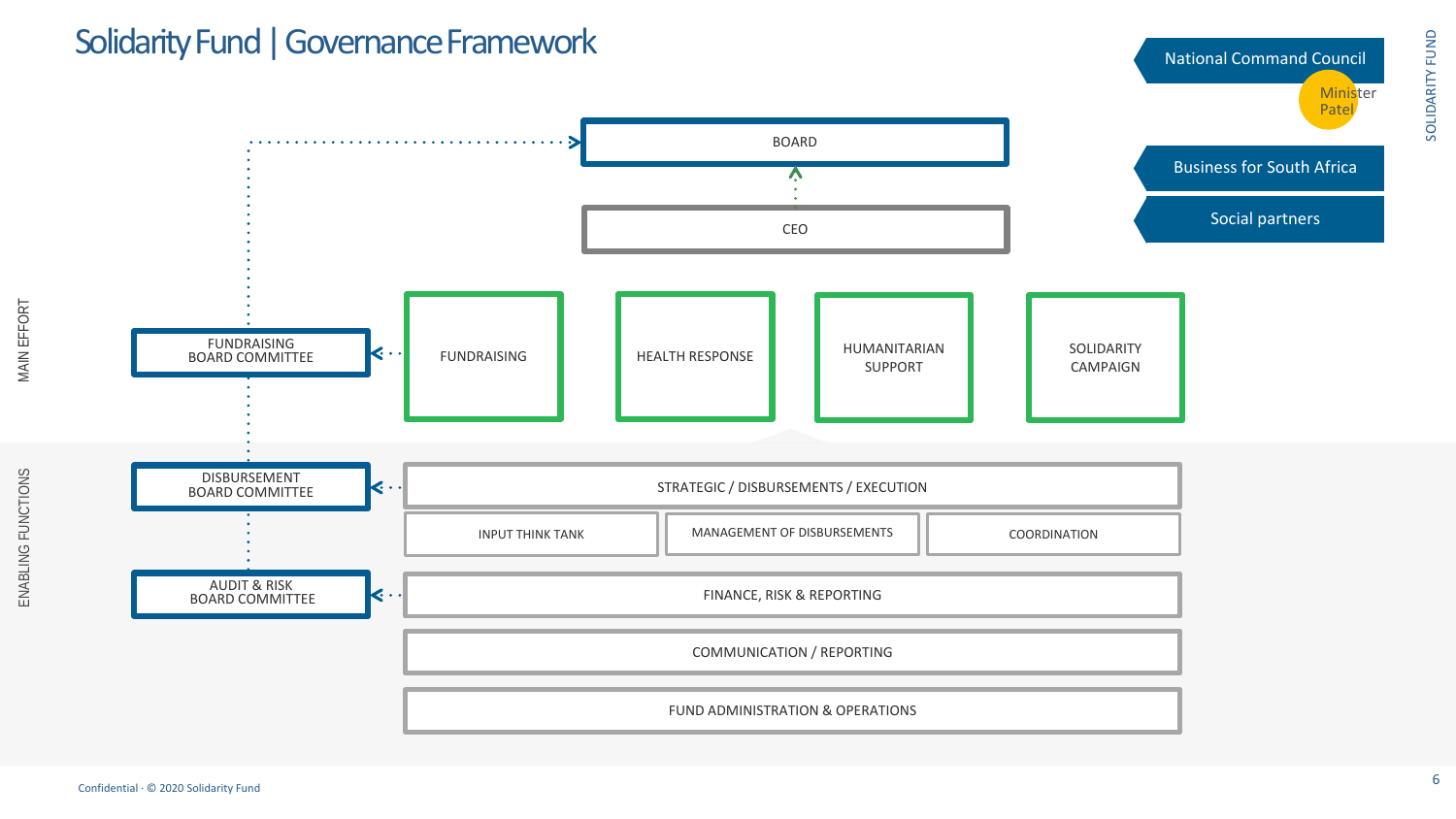

Gloria Serobe **CHAIRMAN** 

# Solidarity Fund | Board of Directors & Board Committee Members

### **Board of Directors**

Adrian Enthoven DEPUTY CHAIRMAN

Tandi Nzimande INTERIM CEO

Ayanda Ntsaluba CHAIR DISTRIBUTION COMMITTEE Tryphosa Ramano **CHAIRMAN** 

Ayanda Ntsaluba **CHAIRMAN** 

Tryphosa Ramano CHAIR OF THE AUDIT AND RISK COMMITTEE

> Sizwe Nxasana **CHAIRMAN**

Sizwe Nxasana CHAIR OF THE FUNDRAISING COMMITTEE

Michael Katz

Kgomotso Makhupola

Minister Tito Mboweni

Minister Ebrahim Patel

Thulani Tshefuta

## **Audit & Risk Board Committee**

Michael Katz

Kgomotso Makhupola

### **Disbursements Board Committee**

Adrian Enthoven

Sizwe Nxasana

## **Fundraising Board Committee**

Adrian Enthoven

Thulani Tshefuta

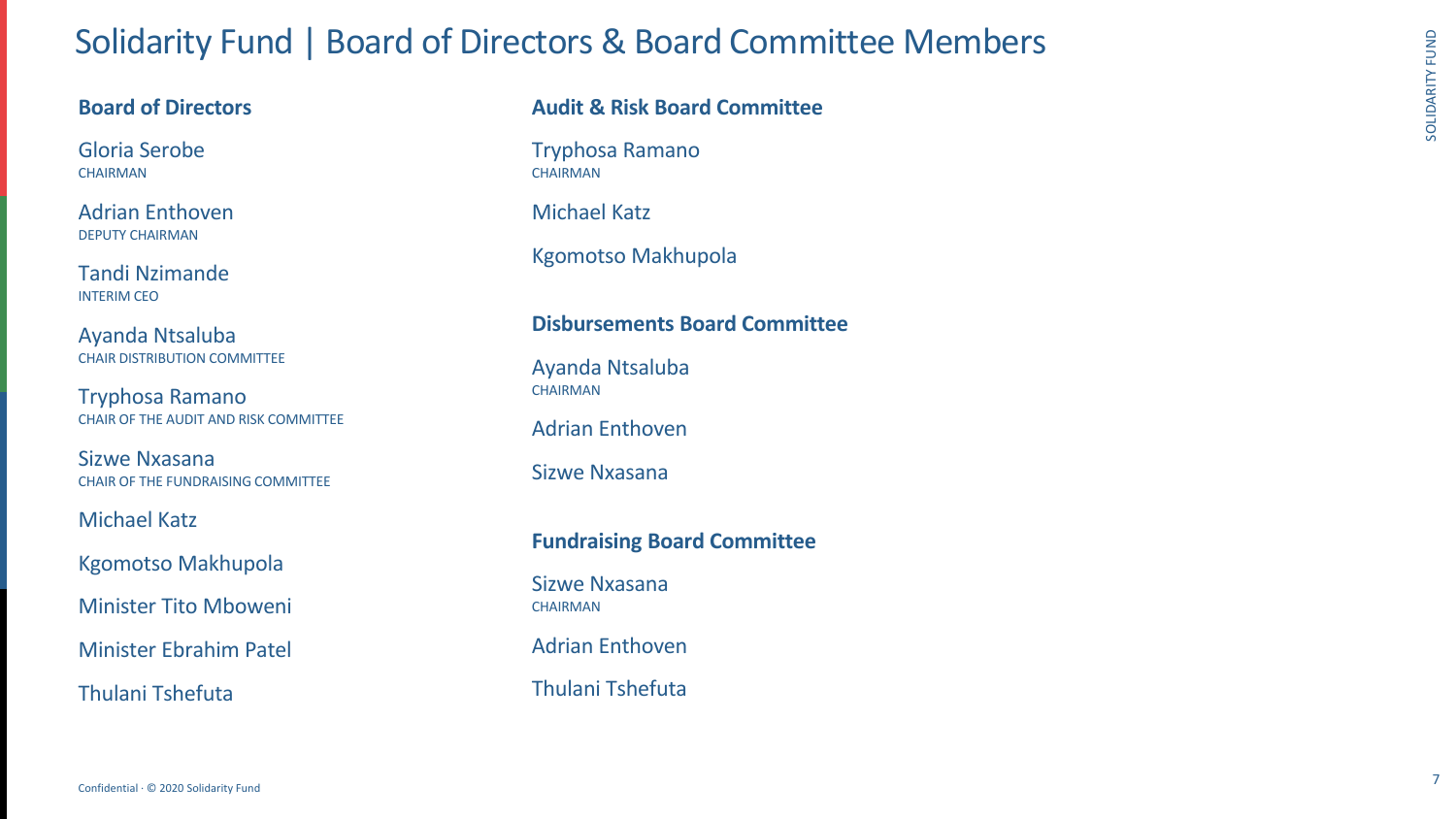

# Solidarity Fund How we raise funding

#### Sources of funding

The categories of donors around which fund raising takes places includes corporates, foundations, high net worth individuals, crowd-funding and fundraising partners, and individual citizens. The fundraising team pursue a different approach for each category of donor, with a separate team driving the activity in each category.

Fund Raising Committee

The Fundraising Committee of the Board, under the guidance of the chair, Mr Sizwe Nxasana, provides oversight of the Solidarity Fund's Fundraising function. The committee meets at least quarterly, and more regularly in the early stages of establishing the Fund.

The Committee members guide and support the fundraising team in maximising the capital raised for the Solidarity Fund, overseeing the fundraising strategy, the choice of fundraising team leaders and channels through which fundraising activities are pursued.

The Committee drives the Fund's fundraising efforts and ensures appropriate processes are in place to safeguard the highest levels of accountability to funders and donors. Donor Policy

The Donor Policy guides the fundraising team and processes, including guidelines on acceptable sources of funding, the appropriate vetting of potential donors and the standards of communication and reporting.

Fundraising Team

The team coordinates approaches to potential donors in compliance with the Donor Policy and assist donors with the process of pledging and contributing to the Solidarity Fund. A register of pledges and donations is maintained & reconciled with the Fund Administration records.



Role of the Fundraising Board Committee

The Fundraising Board Committee oversees the fundraising function within the Solidarity Fund.

The Committee oversees the Solidarity Fund's fundraising teams to ensure they operate in a professional and ethical manner as they engage potential donors, both large and small.

The Committee ensures that there is transparency around where and how the Solidarity Fund raises capital, and ensures that there is appropriate risk management over the source of the funds donated to the Solidarity Fund.

The Committee guides the Solidarity Fund to ensure that all legitimate citizens, corporations or foundations that wish to contribute to the fund are able to do so, and that all contributions are recognised and celebrated.

The Fundraising Committee will have oversight over the process of reconciling funds committed to the funds reflected in the Fund's financial system and processes.

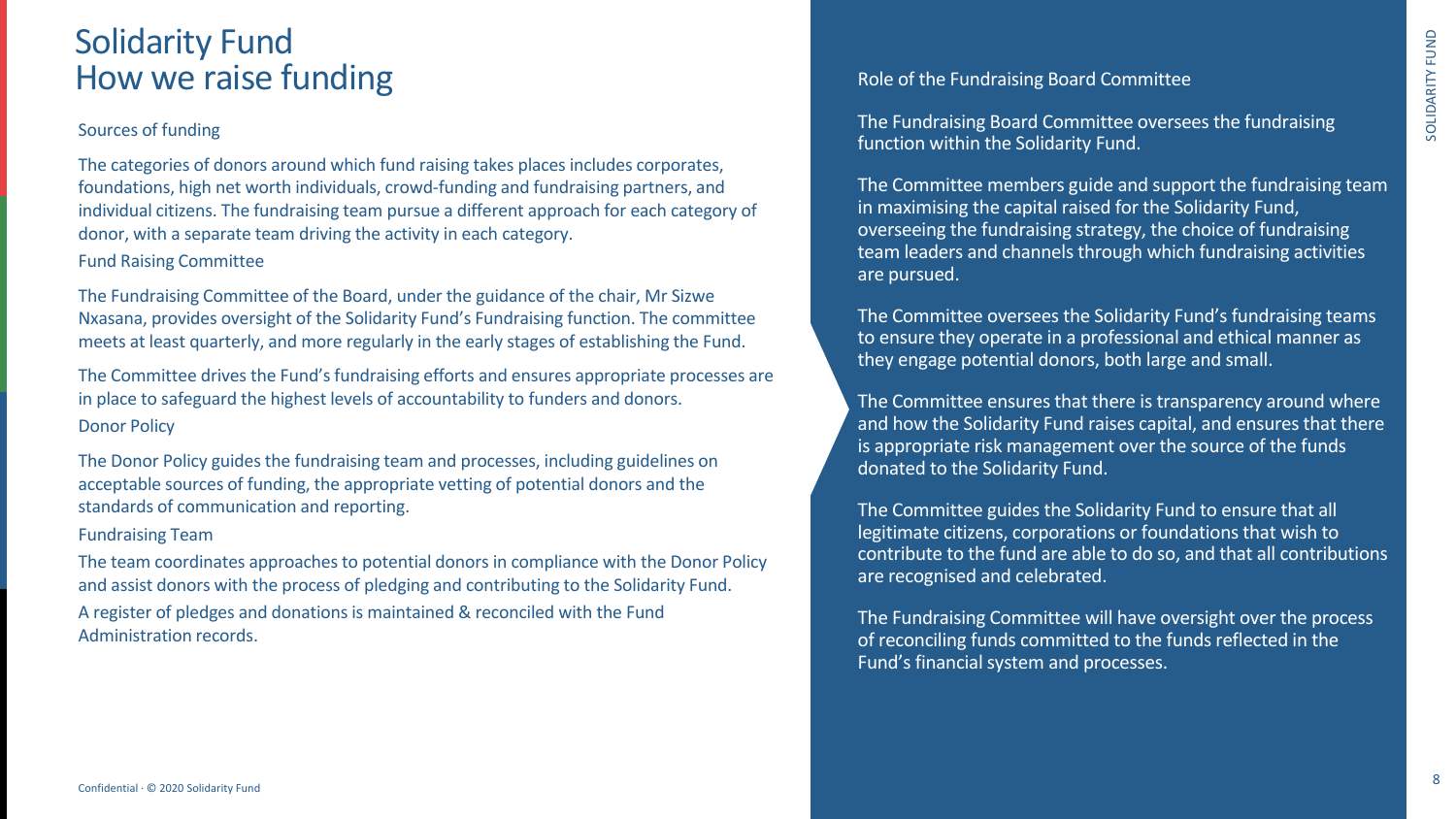SOLIDARITY FUND SOLIDARITY FUND

# Solidarity Fund How we disburse funds to programs of actio

#### Disbursements Strategy

The Solidarity Fund's Disbursement strategy describes how the Fund will deliver against its mandate, providing the decision-making principles and criteria for selecting programs of action.

The strategy for each of the focus areas is described in the pages that follow. Disbursements Board Committee

The Disbursements Board Committee, led by Dr Ayanda Ntsaluba, provides oversight of the Solidarity Fund's disbursement function. The committee meets at least quarterly, and more regularly in the early stages of establishing the Fund.

Executive & Technical Teams

The executive disbursements team coordinates the design and formulation of proposed disbursement programs, supporting the Disbursements Board Committee.

The executive is supported by technical teams drawn from Business for South Africa, working in concert with the Department of Health, non–governmental organisations and other stakeholders to ensure that all interventions and proposals are well considered, and respond to the primary needs that will assist in curbing the pandemic and ensuring effective and timeous response and delivery.

9

Role of the Disbursements Board Committee

The Disbursements Committee provides oversight over the Solidarity Fund's disbursement processes, team and programs.

The Committee approves the disbursement strategy for the Solidarity Fund, ensuring the strategy aligns with the overall mandate and purpose of the Solidarity Fund.

The Committee considers the programs of action presented to it, ensuring each program is aligned with the mandate of each of the three focus areas, is appropriately attributed, packaged, priced and will achieve the goals laid out in the program proposal.

The Committee provides oversight over the Fund's disbursement governance processes ensuring decisions are made effectively, ethically and within the boundaries of the Solidarity Fund's mandate.

The Committee is accountable for ensuring that the development of disbursement programs, the selection of distribution partners, and any associated procurement, meets the high standards of governance and transparency of the Solidarity Fund.

The Committee is responsible for ensuring the tracking of the disbursed funds and the measurement of the impact thereof, in line with the Fund's mandate.

The Committee will measure and track the level of spend and the ancillary downstream economic impact.

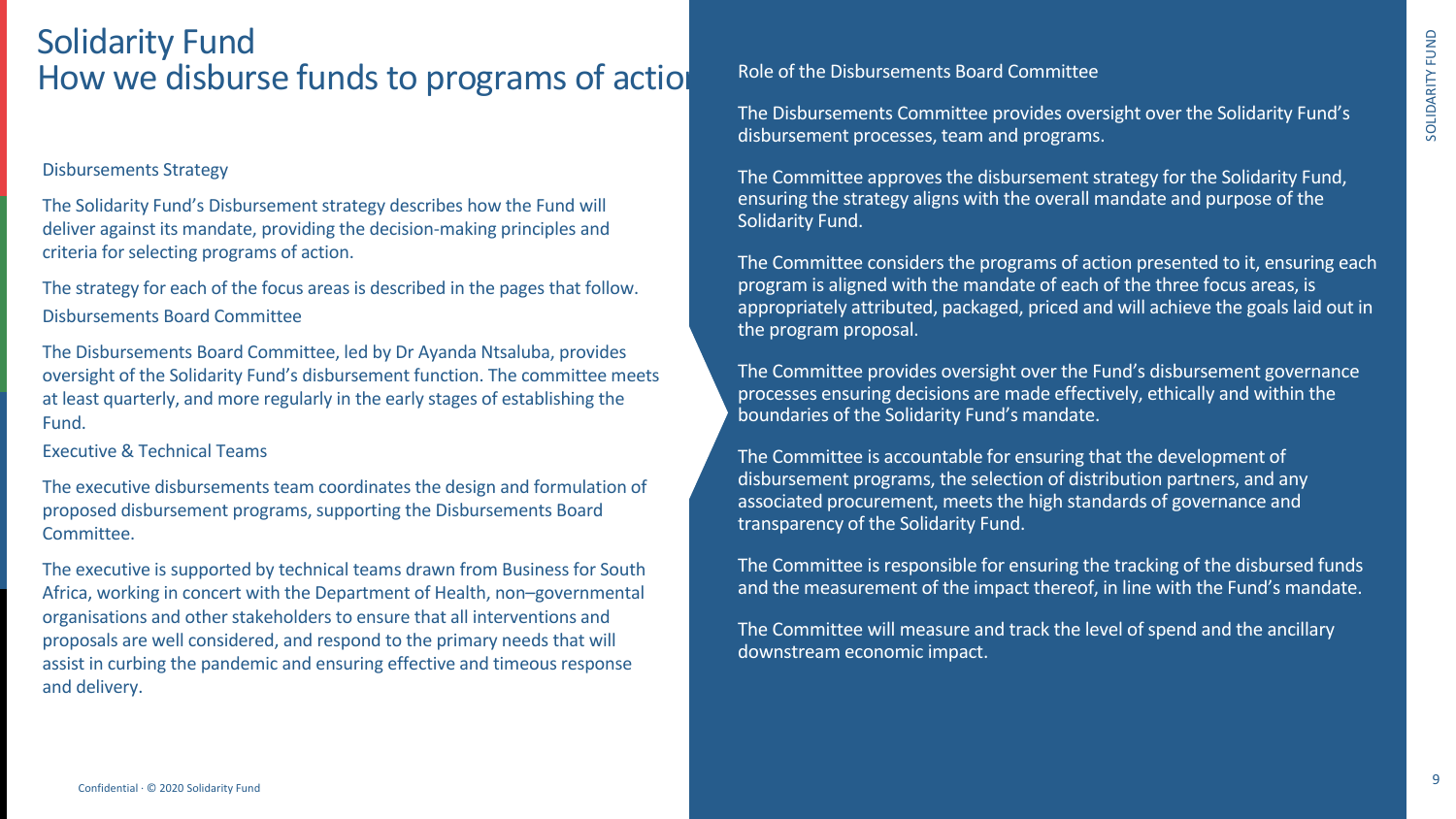



# Solidarity Fund | Health Response

10

- The Solidarity Fund's focus is to augment Government's and the private sector's efforts to prepare the health system for the increased burden on our health services that will result from the pandemic, and to ensure that sufficient quantities of equipment and emergency supplies are available.
- Our intention is to be completely aligned with the national health response being led by the Department of Health with the support of Business for South Africa.
- The Fund seeks to significantly enhance the national effort led by our Government, not to create a separate effort. Our procurement priorities will therefore be determined by the national Government and Business for SA health work stream's highest priority areas that fit our mandate.
- The Fund's resources are comparatively smaller than the resources that are being mobilised by the Government, and it is not our intention to only marginally contribute to larger state health procurement.
- The Fund's resources will be carefully targeted at high-impact procurement where Government is not able to act with the speed required, or on critical products and services that fall outside the capacity of the state.
- The Solidarity Fund will seek to ensure there is additionality in each of our interventions; that is, the scale of impact would unlikely have happened were it not for the Fund's intervention.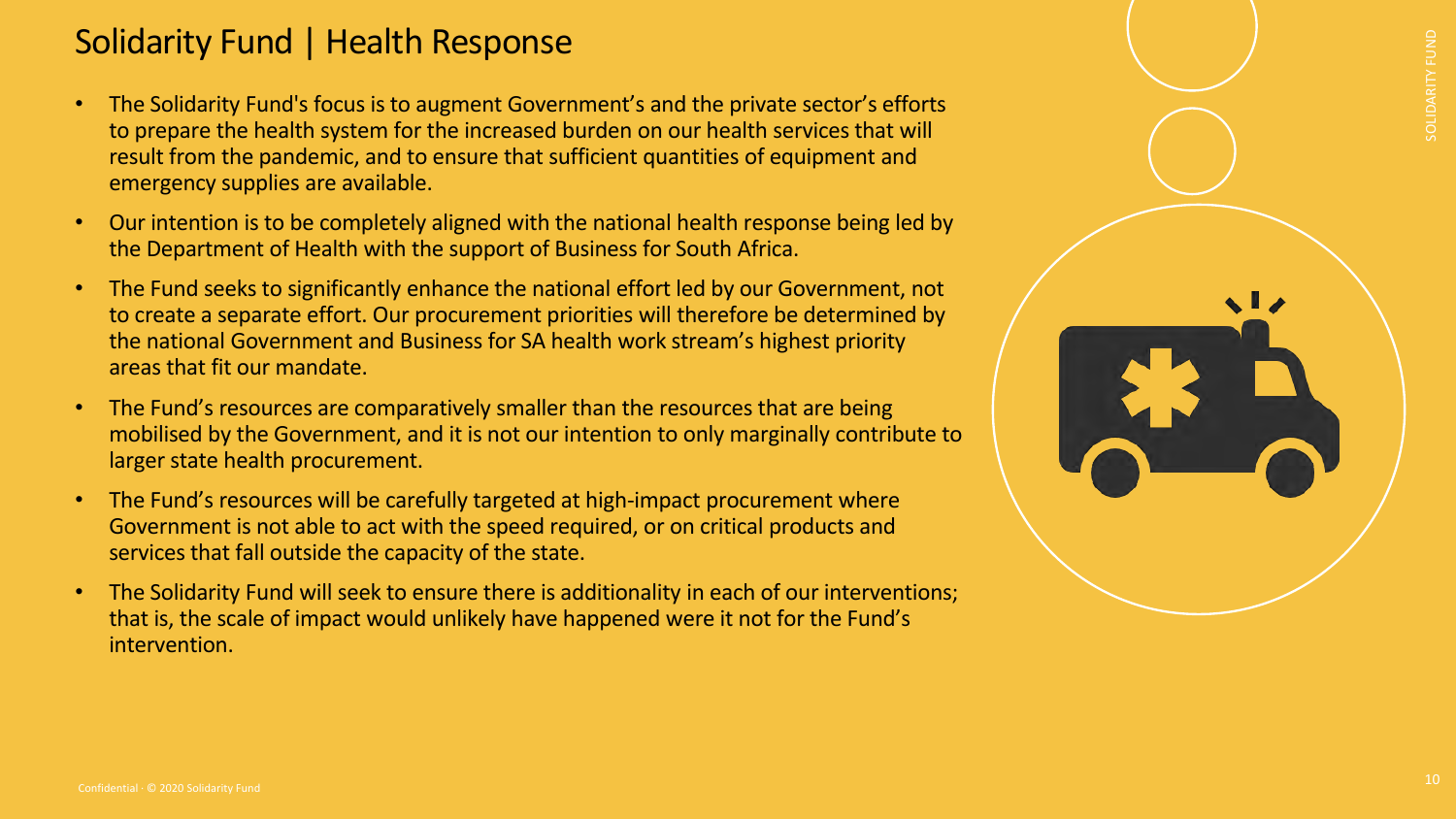



# Solidarity Fund | Humanitarian Effort



- Whilst the socio-economic impact as a result of this pandemic will be vast, in an effort to bolster resilience, we have targeted our initial humanitarian response on providing support to food security relief for the most vulnerable communities, and working with various stakeholders to assist in interventions around the escalation of gender based violence as a consequence of the pandemic and lock down.
- Through our humanitarian effort, the Solidarity Fund aims to enable resilience through augmenting the efforts of Government and Business to provide various forms of humanitarian aid and support to the most vulnerable households and communities. We aim to enhance their ability to cope, through sustaining access to food and care.
- The Fund plans to mobilise and coordinate the resources of business, civil society and communities to respond to the humanitarian challenges we face.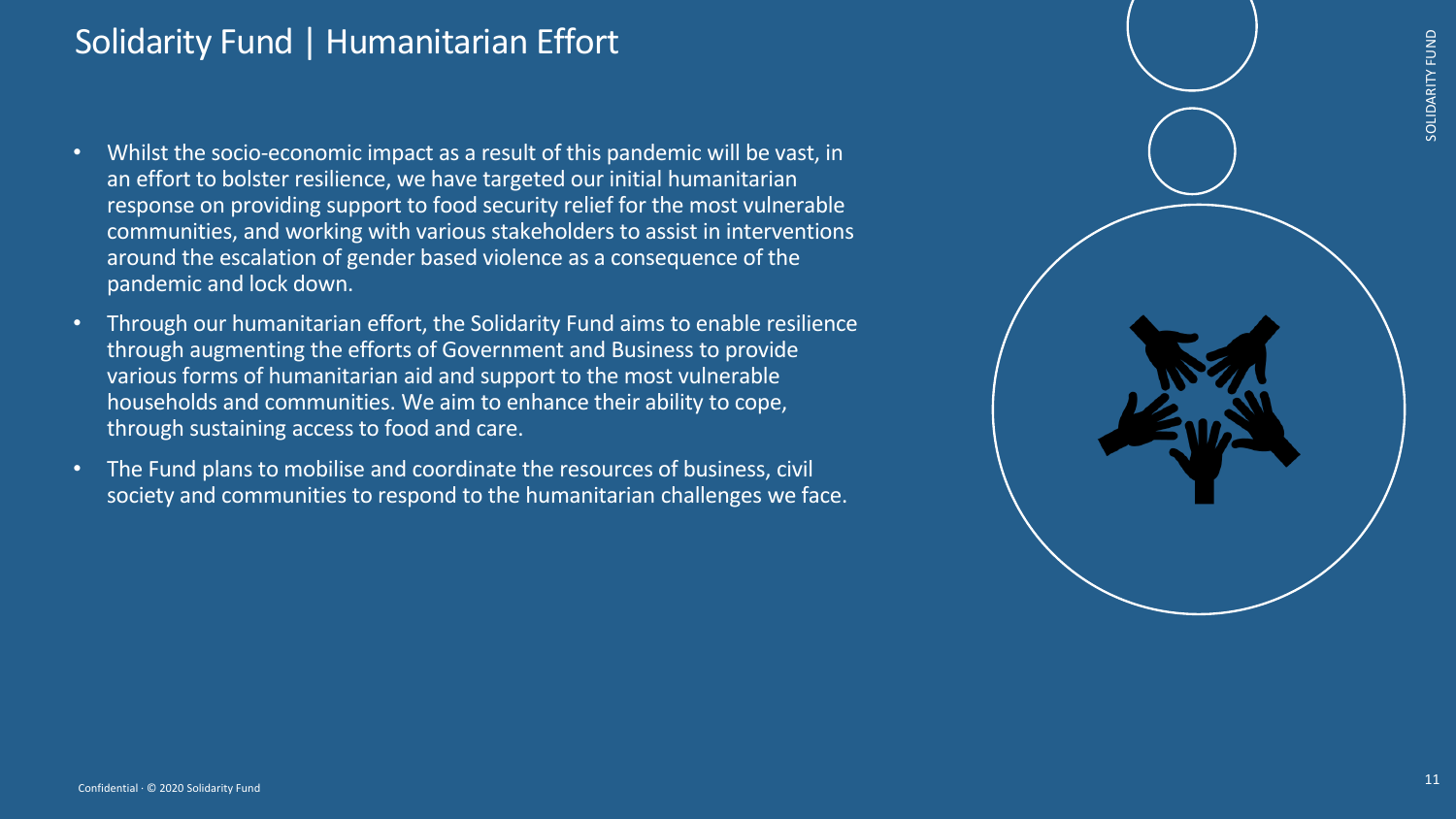





# Solidarity Fund | Solidarity Campaign



- The Solidarity Campaign is premised on the idea that Government alone will not stop COVID-19, or soften its blow. We need citizens, community organisations, schools, faith-based organisations, other civil society formations and businesses to act to slow the infection rate and flatten the curve.
- Without the small actions of every South African, to take measures like staying at home during the lockdown, self-isolating when they get sick, practising good hygiene and helping out their neighbours in need, the economic and social costs of the Government measures to slow the infection rate, will be in vain.
- The Solidarity Campaign will aim to inspire and mobilise South Africans to act, both individually and collectively, to flatten the curve and support those who are affected. In doing so, we hope to create a sense of unity in action. A belief that if we pull together as a country, and each play our part, we can and will succeed in beating the virus.
- The Solidarity Fund wants to capitalise on the unprecedented willingness of South Africans to lean in, to help direct that energy and those resources to where they can best support the national effort. We aim to celebrate acts, expressions or moments of solidarity.
- At its core, this is a behavioural change initiative to encourage the modified behaviours required to manage the pandemic. We need to replace fear, distrust and panic with hope, belief and calm determination. We can achieve this by uniting the nation in action through acts of service and solidarity.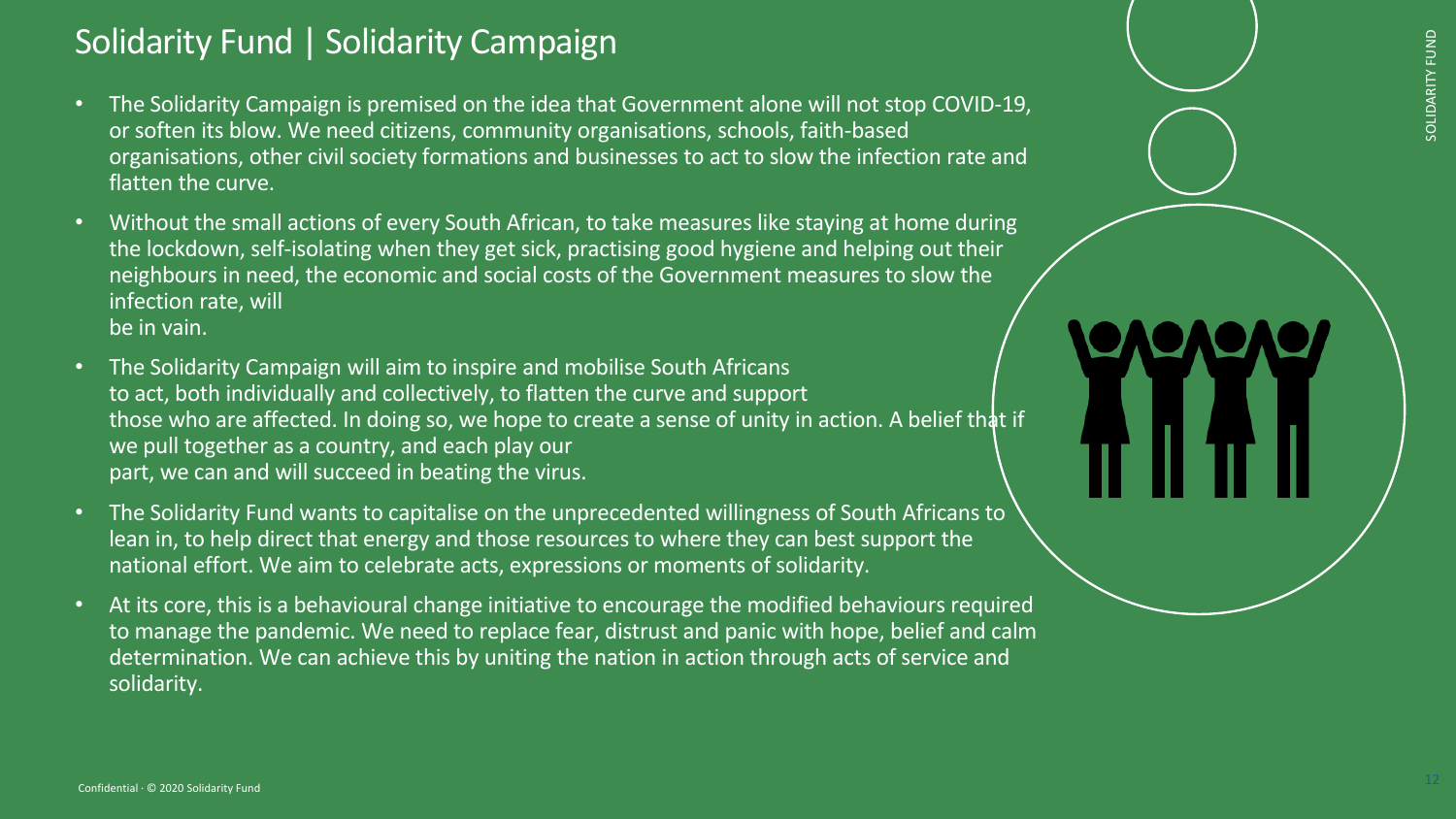





# Allocation of Funds



A significant proportion of the disbursement value will be directed toward supporting the Health Response. The Humanitarian Effort to support the most vulnerable households and communities, will also require significant funding, although it is anticipated that this will need to be complemented by substantial support from Business, Civil Society and Government to achieve national reach and impact. The Solidarity Campaign will require less resources and the Fund will seek to build the campaign as far as possible with inkind contributions.

# **1**

#### Health Response

Supporting urgent aspects of the health system response, and supporting and protecting front-line health workers.



#### Solidarity Campaign

A Solidarity Campaign that will unite the nation in action against COVID–19, and encourage behaviour change in local communities.

## Humanitarian Effort

Providing humanitarian support to the most vulnerable households and communities.

Range of Disbursement Allocation

70-75%

#### Range of Disbursement Allocation

5–10%

Range of Disbursement Allocation

20–25%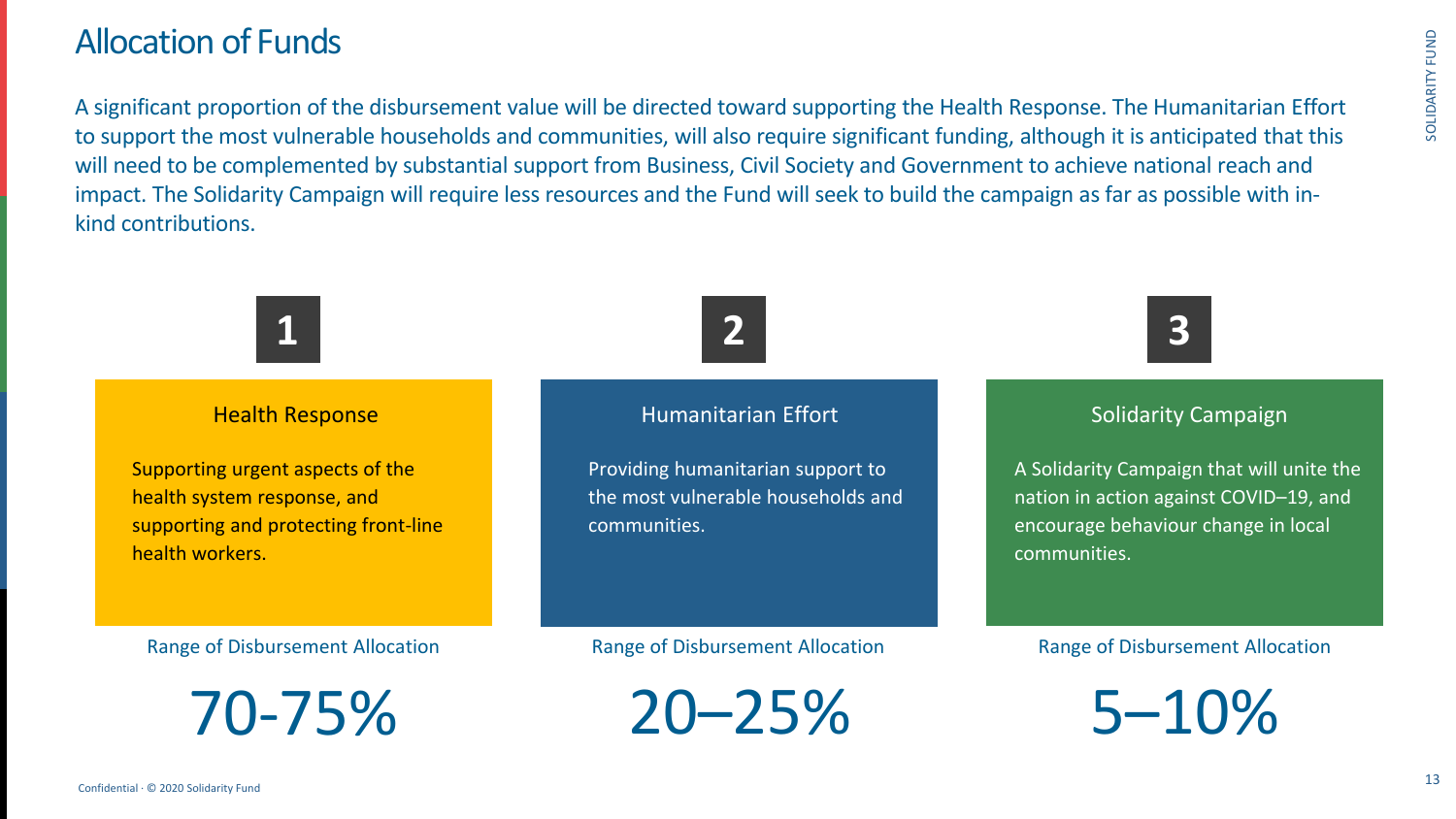

# Solidarity Fund Finance, Audit & Risk

Audit & Risk Board Committee

The Audit & Risk Committee of the Board, under the guidance of the chair, Ms Tryphosa Ramano, provides oversight of the Solidarity Fund's financial management, audit, risk and control environment. The Committee comprises three members, all of whom are independent.

The committee meets at least quarterly, and more regularly in the early stages of establishing the Fund.

Risk Management

The Committee will ensure the risks affecting the Solidarity Fund are effectively identified, documented and mitigated.

Financial Management & Internal Control Environment

The financial management and fund administration team will, under the oversight of the Committee, ensure that an appropriate internal control environment is established

Independent Auditors

PWC have been appointed as the independent auditors of the Solidarity Response Fund NPC.



Role of the Audit & Risk Board Committee

The Audit & Risk Board Committee oversees financial and other reporting, risk management, the control environment and other areas of compliance.

The primary objective of the Committee is to assist the Board in discharging its responsibilities relating to the safeguarding of assets, the operation of adequate and effective systems and control processes, the preparation of fairly presented financial statements in compliance with legal and regulatory requirements and accounting standards, and the oversight of the external audit appointments and functions.

The Committee has an independent role with accountability to the Board.

The Committee will play an essential role in ensuring the Solidarity Fund remains independent, and that the donations to the Fund and disbursements made by the Fund are appropriately governed

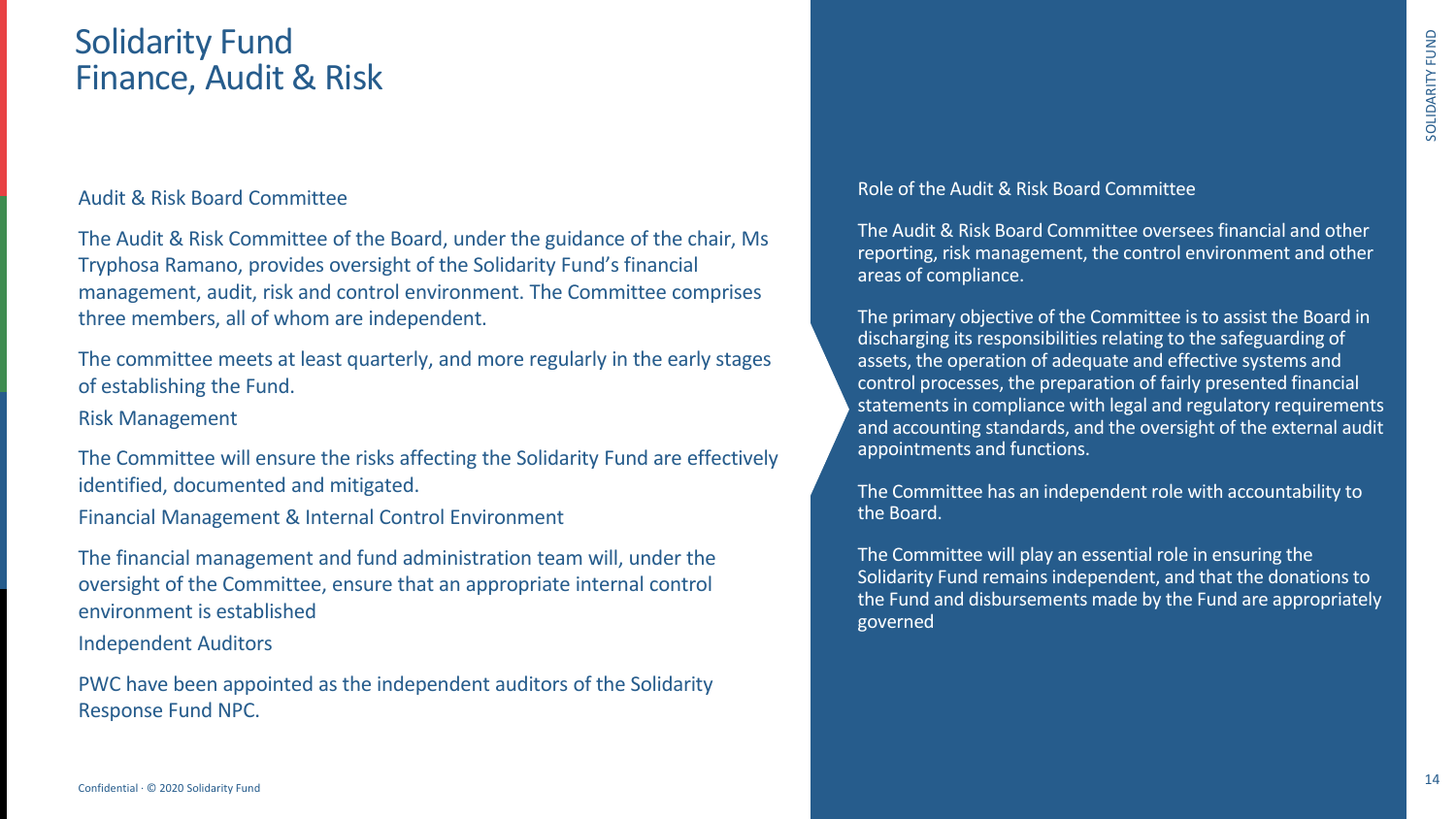

# Solidarity Fund | Operations Overview

#### Fund Administration & Reporting

Old Mutual provide independent and professional fund administration to the Solidarity Fund.

The Solidarity Fund is committed to complete transparency in the administration of the fund, and the fund administration function provides the most important record of incoming and outgoing funds.

- The Fund will report on donations received, in an appropriate manner, whilst respecting the rights of donors who wish to remain anonymous.
- S18A certificates will be issued to donors who request a certificate and who provide the required information.
- •The Fund will report on disbursements made, in an appropriate manner, including the nature of the disbursements.
- The collection and disbursement of funds will be subject to normal vetting and oversight. Fund Monitoring & Evaluation

The Solidarity Fund's commitment to transparency extends to monitoring the deployment of the Fund's programs and evaluating the impact of each program.

Tshikululu provide an experienced monitoring and impact evaluation function to the Solidarity Fund.

The monitoring and evaluation outcomes will be reported on regularly in an appropriate manner. Internal Control Environment

The operations team have designed and documented the end to end functions, processes and associated controls across the Fund for the approval of the executive and the Board.

Legal Counsel

ENSAfrica are providing legal and contracting support to the Solidarity Fund.

#### Pro Bono Services

All service providers supporting the Solidarity Fund are providing their capabilities pro bono. Solidarity Response Fund NPC

The Solidarity Response Fund NPC is constituted as a "Non Profit Company" without members under the Companies Act.

The Solidarity Fund is registered with the South African Revenue Service as a Public Benefit Organisation as set out in section 30(3) of the Income Tax Act No 58 of 1962 (the Act).

The Solidarity Fund has been granted Income Tax Exemption in terms of section 10(1)(cN) of the Act with effect from 25 March 2020.